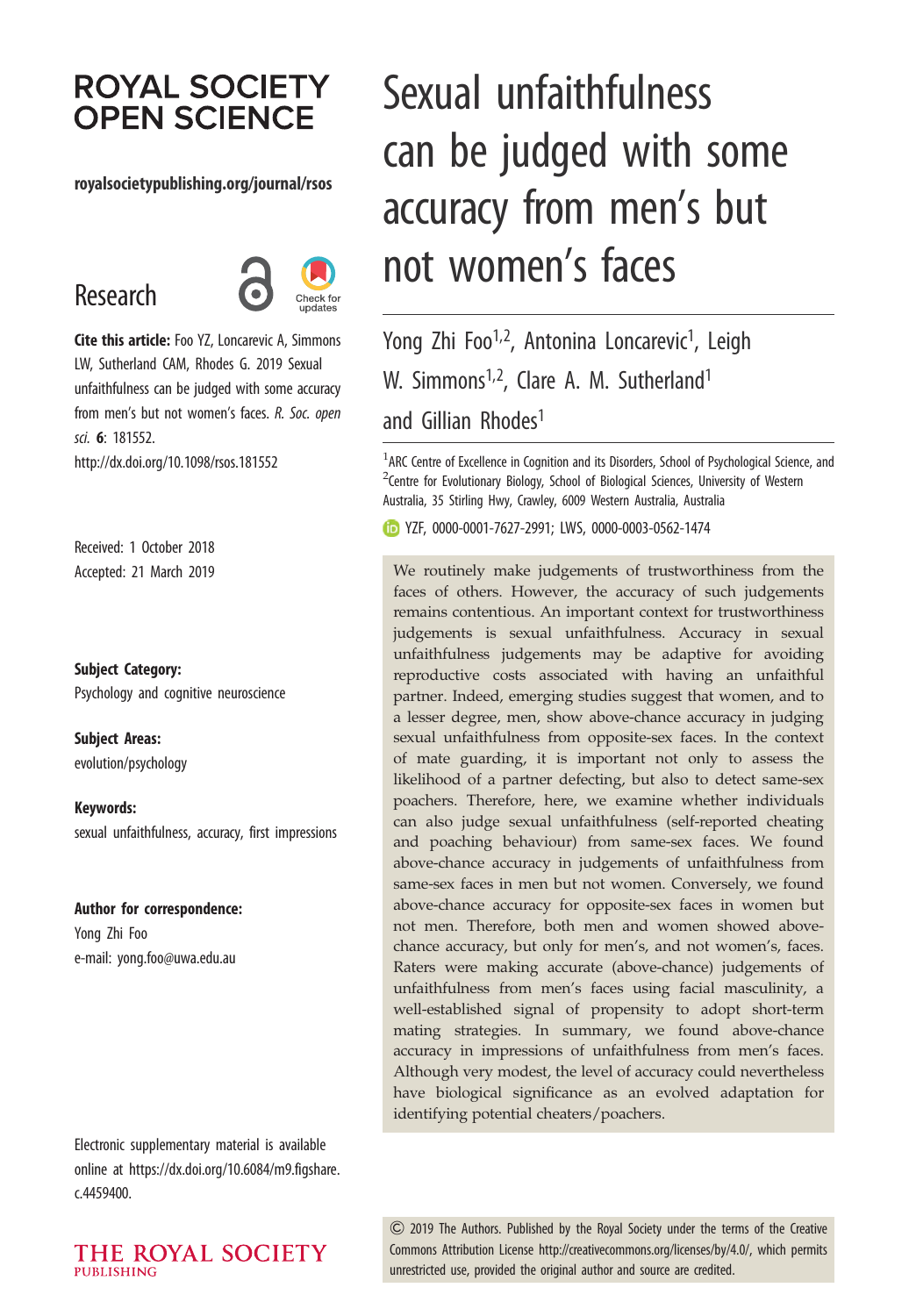2

# 1. Unfaithfulness can be judged with some accuracy from men's but not women's faces

Judging trustworthiness from faces is a fundamental social phenomenon. Trustworthiness represents one of the core dimensions underlying trait judgements that are commonly made from faces [[1](#page-11-0) –[3\]](#page-11-0). People show substantial reliability and consensus with others in their judgements (e.g. [\[4,5](#page-11-0)]). They also make such judgements rapidly [[6](#page-11-0)-[8](#page-11-0)] and spontaneously [[9](#page-11-0),[10\]](#page-11-0). The importance of trustworthiness judgements is further demonstrated by their potential impact on critical social outcomes. Untrustworthy-looking individuals are less likely to be trusted in economic trust game settings (e.g. [\[11](#page-11-0)– [13\]](#page-11-0)). They are also more likely to be judged as guilty in a simulated court setting despite evidence to the contrary [\[14](#page-11-0)]. Yet despite the level of consensus and automaticity at which we form such a core trait judgement and its potential social consequences, the accuracy of these judgements remains contentious [\[5,15](#page-11-0)]. Indeed, studies on the accuracy of trustworthiness judgements using both dispositional (e.g. general honesty) and domain-specific (e.g. being convicted of a crime) behavioural measures of actual trustworthiness have found mixed results [[4,5,16](#page-11-0)].

One domain of trustworthiness that is of particular interest is sexual unfaithfulness. Humans are characterized by long-term pair-bonds, in which both sexes invest substantially in their partners and offspring for extended periods of time [[17,18\]](#page-11-0). From an evolutionary perspective, there are significant reproductive costs associated with having an unfaithful partner. Both sexes risk losing valuable resources or even one's mate to a competitor [\[17](#page-11-0)–[19\]](#page-11-0). In addition, men also risk being cuckolded and investing their resources in a genetically unrelated child [[17](#page-11-0)–[19](#page-11-0)]. It is unsurprising, therefore, that sexual unfaithfulness is one of the strongest factors in the maintenance of pair-bonds. In a study across 160 cultures, including both industrialized and non-industrialized societies, infidelity was the most commonly cited cause of divorce [[20\]](#page-11-0). Given the reproductive costs of being cheated on, evolutionary theories predict that it would be adaptive for individuals to evolve strategies to prevent sexual infidelity [[19,21](#page-11-0)]. Accuracy in judging sexual unfaithfulness of others might, therefore, represent one such strategy. In this context, judgements of the propensity for sexual unfaithfulness made from the faces of strangers could play an important role in reducing the risk of developing relationships with partners who may prove unfaithful.

The face plays an important role in human mate choice as a signal of various aspects of quality, including genetic quality [[22](#page-11-0),[23\]](#page-11-0), diet [\[24](#page-11-0)], fertility [\[25](#page-11-0) –[27](#page-11-0)], aggressiveness [\[28](#page-11-0)] and parental care [\[29](#page-11-0),[30\]](#page-11-0). Recent studies suggest that our faces might also provide signals to unfaithfulness and that we possess some level of accuracy in judging unfaithfulness from opposite-sex faces [[31](#page-12-0)–[33](#page-12-0)]. Women's ratings of sexual unfaithfulness from men's faces correlated positively and significantly, albeit modestly, with those men's self-reported cheating (number of extra-pair copulation partners) and poaching (number of sexual partners already in a relationship) behaviour [\[31](#page-12-0),[33\]](#page-12-0). No significant accuracy was found for men's ratings from women's faces [\[31](#page-12-0)], although men can perform above chance when asked to pick the more unfaithful face from pairs consisting of a self-reported cheater and a self-reported non-cheater [\[32](#page-12-0)]. In summary, women and to a lesser degree men, appear to have some modest level of accuracy in judging sexual unfaithfulness from opposite-sex faces.

The studies have also examined the facial cues driving accuracy in unfaithfulness judgements, focusing on two potentially valid cues, namely attractiveness and sexual dimorphism. There are substantive reasons for linking these two cues to actual unfaithfulness. Attractive individuals are preferred as sexual partners and are subject to more attempts by the opposite sex to lure them into extra-pair relationships [\[34](#page-12-0)]. Sexual dimorphism, particularly male masculinity, is positively related to preference for uncommitted sex and multiple matings [\[35](#page-12-0)]. For men's faces, masculinity mediated the relationship between perceived unfaithfulness rated by women and actual unfaithfulness, indicating that women used the valid cue of masculinity to assess men's sexual unfaithfulness at above-chance levels [[31,33](#page-12-0)]. For women's faces, even though attractiveness and femininity were related to perceived infidelity, neither cue was related to actual infidelity [[32](#page-12-0)]. Therefore, it remains unclear what cues might be driving accuracy in men's judgements of women's unfaithfulness.

So far, studies on the potential accuracy of unfaithfulness judgements from faces have considered only opposite-sex judgements. Here, we ask whether there is any accuracy in judgements of unfaithfulness from same-sex faces. There are good theoretical reasons to think that there would be. Poaching is a common mating strategy across cultures [\[31](#page-12-0),[34,36,37](#page-12-0)]. In a cross-cultural ethnographic survey, extra-marital sex was found to be 'not uncommon' in 33 out of 56 cultures (58.9%) for women and 38 out of 55 cultures (69.1%) for men [[36\]](#page-12-0). Up to 70% of individuals across more than 50 cultures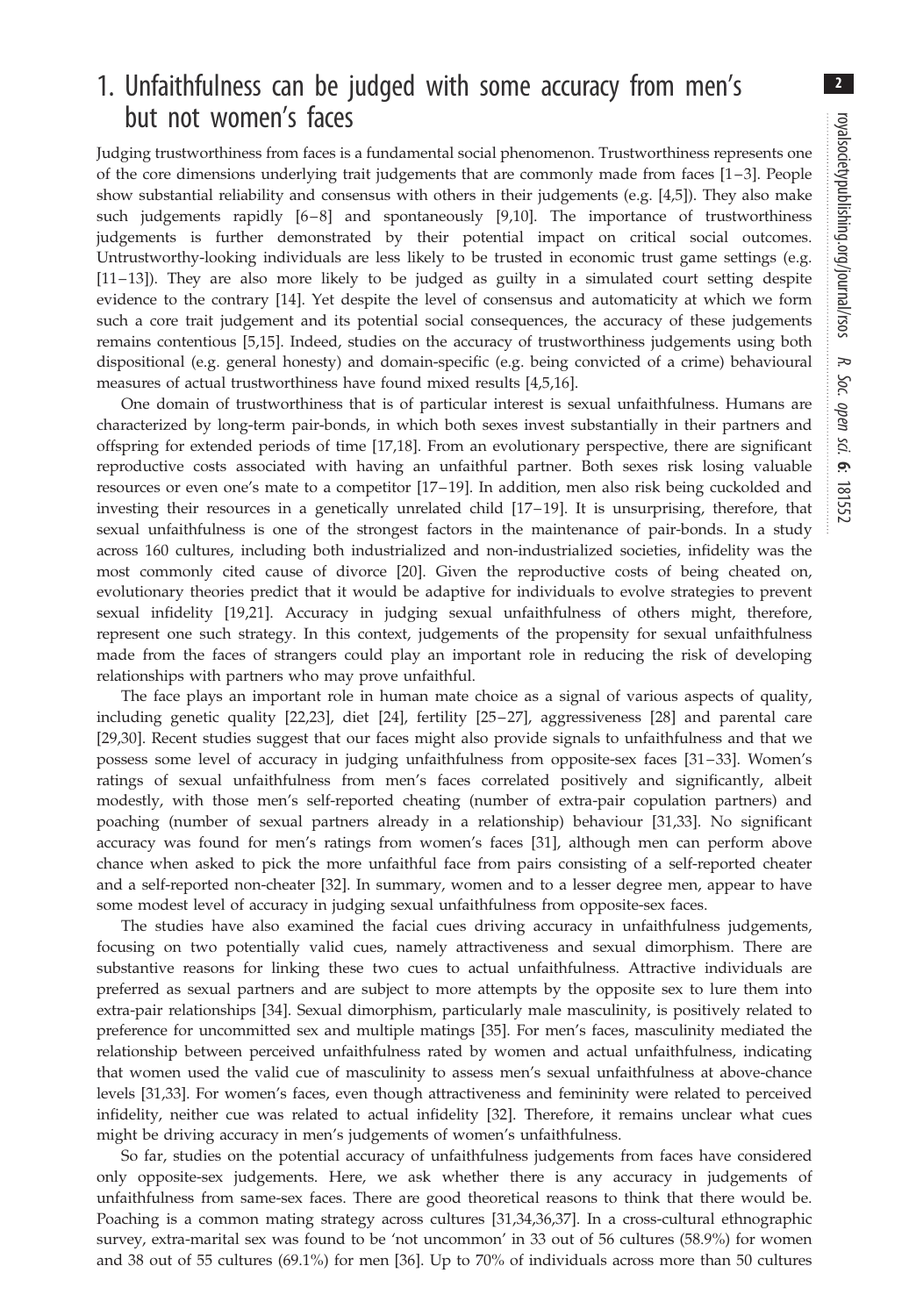report having attempted to poach someone else's partner before [\[34](#page-12-0),[37\]](#page-12-0). Within these cultures, up to 60% of individuals report succeeding at poaching someone's partner at least once [[31,34,37](#page-12-0)]. Given the prevalence of mate poaching, being able to identify and deter same-sex rivals is likely to be another important factor in determining the success of one's mate-guarding efforts. Indeed, both men and women report engaging in various behavioural strategies that serve to deter same-sex poachers. Strategies include signalling to potential rivals that the partner is already taken (e.g. holding the partner's hand when others are around or requesting the partner to wear ornaments that signify possession), threatening potential rivals, or using physical violence to drive off potential rivals [\[21](#page-11-0)[,38](#page-12-0)].

In the context of deterring same-sex poachers, therefore, there might be selection pressure for some level of accuracy in judging unfaithfulness of same-sex strangers because it would help us identify potential rivals. Hence, we examine whether people show above-chance accuracy in judging sexual unfaithfulness from same-sex faces. We also examine people's accuracy in judging opposite-sex faces as a replication of previous findings using the same face database but with a new set of participants. Previous studies on accuracy of unfaithfulness judgements have focused primarily on group-level accuracy (i.e. ratings of unfaithfulness averaged across raters; see [\[33](#page-12-0)] for a recent exception). Here, we take the same approach as [[33\]](#page-12-0) by testing both group-level and individual-rater-level accuracy. We examine two potential cues, attractiveness and sexual dimorphism, to these impressions and any accuracy observed. We also ask whether any accuracy observed is specific to unfaithfulness impressions and not just general impressions of trustworthiness.

# 2. Method

## 2.1. Participants

We recruited 1516 self-reported heterosexual adult Caucasians (592 men, mean age  $= 37.4$ , s.d. age  $=$ 12.8, range =  $18-75$  years; 924 women, mean age =  $38.1$ , s.d. age =  $12.8$ , range =  $18-98$  years) online from Amazon Mechanical Turk for a sexual unfaithfulness rating study. We aimed for a sample size that was more than 2.5 times (as recommended by Simonsohn [[39\]](#page-12-0)) the number of raters in the original study on accuracy in unfaithfulness judgements [[31\]](#page-12-0).

## 2.2. Material

Front-view, colour photographs of faces with neutral expressions of 189 Caucasian adults (101 men and 88 women) were taken from [\[40](#page-12-0)]. These are the same faces used in previous unfaithfulness judgement accuracy studies [\[31](#page-12-0) –[33](#page-12-0)]. A black oval mask covered most of the hair, neck and ears of the faces. Four additional faces (two men and two women) were used in the practice trials. Self-reported cheating and poaching data for these individuals, and rated attractiveness, sexual dimorphism and untrustworthiness of their faces were also taken from [[40\]](#page-12-0). Attractiveness and sexual dimorphism were originally rated on a seven-point scale  $(1 = Not attractive/masculine or feminine, 7 = Very$ attractive/masculine or feminine). Untrustworthiness was originally rated on a 10-point scale  $(1 = Not$ very likely to be untrustworthy,  $10 = \text{Very}$  likely to be untrustworthy).

## 2.3. Procedure

Participants were randomly assigned to rate the sexual unfaithfulness (How likely is this person to be unfaithful?) of either the men's or women's faces on a 10-point Likert scale (1 = Not at all likely, 10 = Extremely likely). Participants completed two practice trials prior to the ratings task. Faces were presented in a random order and each face remained on screen until the participant responded. A total of 293 men and 472 women rated the women's faces and 299 men and 452 women rated the men's faces.

## 3. Results

## 3.1. Accuracy of unfaithfulness judgements

We initially tested whether ratings of unfaithfulness predicted the self-reported cheating and poaching of each face identity using generalized linear mixed models with both face ID and rater ID as random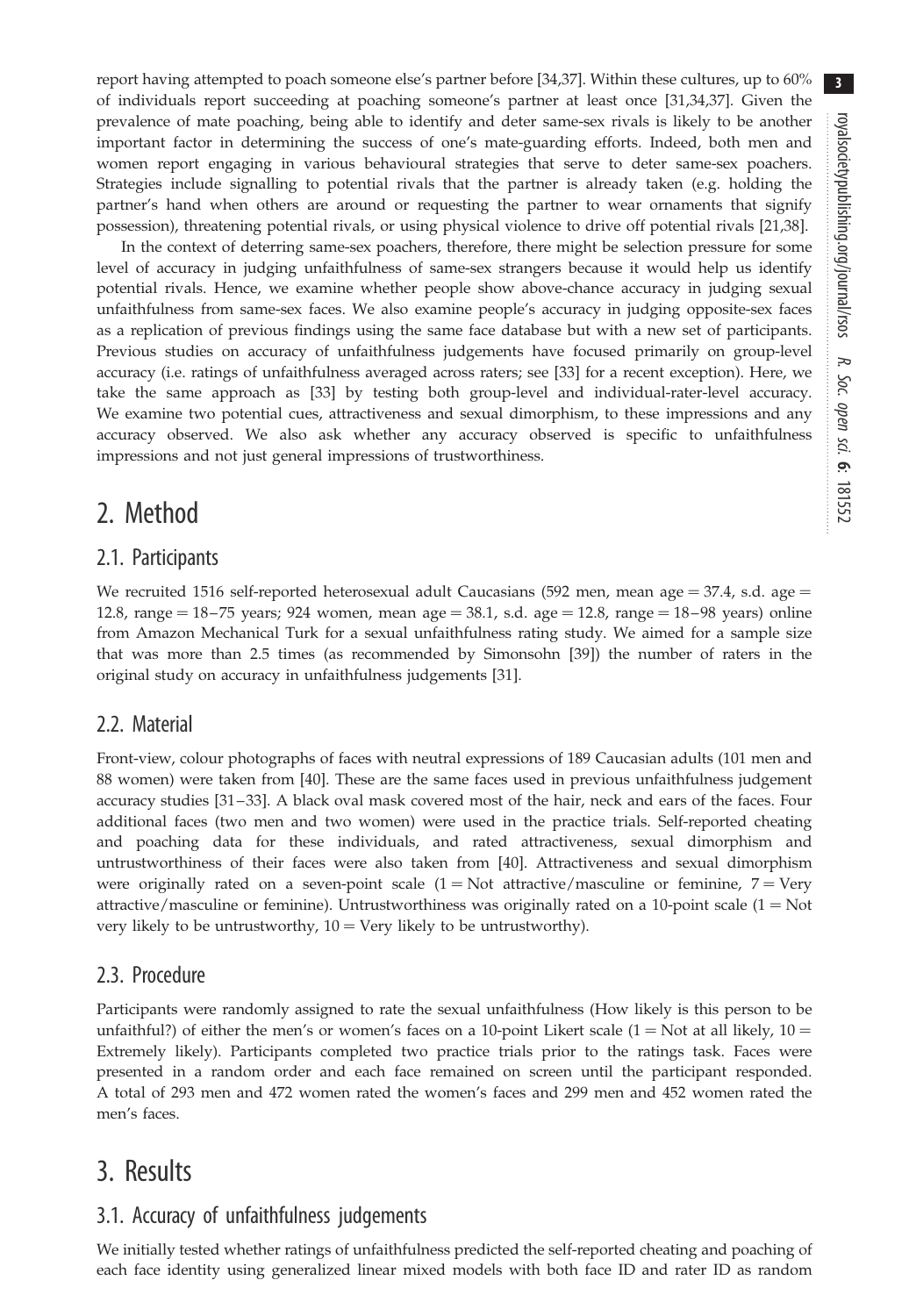factors. Because cheating and poaching scores were count data with a Poisson-like distribution, we ran our analyses with a negative binomial distribution. We used R [\[41](#page-12-0)] package glmmTMB [\[42](#page-12-0)]. In accordance with [[43](#page-12-0)], we first specified the maximal random effects structure and successively reduced its complexity until we achieved convergence. The model that achieved convergence included only the random intercept of rater ID. According to the simulations of [\[43](#page-12-0)], random-intercept-only mixed-effect models have a higher Type-1 error rate compared to the traditional approach of analysing the data at the group level (i.e. averaging ratings across raters for each face) and then examining whether the results are also significant at the individual-rater level [\[44](#page-12-0)]. Therefore, we discarded the GLMM approach and adopted the traditional approach of analysing data at both the group and rater levels.

#### 3.1.1. Group-level accuracy

There was high reliability in the sexual unfaithfulness ratings at the group level for both sexes of face and both sexes of raters as shown by the high Cronbach's alpha levels (men's faces: alpha<sub>female raters</sub> = 0.98, alpha<sub>male raters</sub> = 0.96; women's faces: alpha<sub>female raters</sub> = 0.98, alpha<sub>male raters</sub> = 0.97). The high reliability allowed us to analyse the data using average unfaithfulness rating for each face. Average ratings were calculated for both men's and women's faces, separately for each sex of rater. The descriptive statistics of the group-level rated unfaithfulness, other facial impression ratings, age and self-reported cheating and poaching of the faces of both sexes are presented in [table 1.](#page-4-0)

We tested whether average rated unfaithfulness predicted actual cheating and poaching scores using generalized linear models with a negative binomial distribution. Both men's and women's average rated unfaithfulness ratings positively predicted the cheating and poaching scores of men's faces ([table 2](#page-5-0)). However, neither predicted these scores for women's faces [\(table 2](#page-5-0)). Therefore, both men and women were accurate in assessing men's, but not women's, likelihood to cheat and poach.

For completeness, we also presented our group-level results in the same form as previous studies [\[31](#page-12-0),[32\]](#page-12-0). Zero-order correlations between age, cheating and poaching scores, and the various facial impression ratings are reported in electronic supplementary material, tables S1 and S2.

#### 3.1.2. Rater-level accuracy

Individuals can vary in their unfaithfulness ratings even when there is high consensus at the group level. To assess whether the unfaithfulness ratings were accurate at the rater level, we used each individual's ratings to predict cheating and poaching using negative binomial regression models (figures [1](#page-6-0) and [2](#page-7-0)). The regression slopes provide a measure of accuracy. The individual rater-level negative binomial regression model failed to converge and provide an estimate of the regression slope in 11 instances (two men and three women predicting cheating men's faces, one man and one woman predicting cheating in women's faces, one man and three women predicting women's poaching). These instances were treated as missing data (see [table 4](#page-8-0) for final d.f.). The percentage of raters who showed abovechance accuracy ranged from 14.1 to 18.0% for judgements of men's faces and from 0.9 to 4.0% for women's faces [\(table 3\)](#page-7-0).

One-sample t-tests (comparing accuracy to zero) indicated that for men's faces, both men's and women's unfaithfulness ratings showed significant accuracy at the individual-rater level for both cheating and poaching ([table 4\)](#page-8-0). For women's faces, there was no evidence of accuracy at the individual-rater level except for men's ratings predicting women's poaching ([table 4](#page-8-0)).

#### 3.2. Cues to perceived unfaithfulness

Given that the average unfaithfulness ratings were very highly correlated across rater sex (0.96 for men's faces and 0.94 for women's faces; electronic supplementary material, tables S1 and S2), we ran all subsequent analyses using a single rated unfaithfulness score for each face averaged across the male and female ratings. To examine the cues used to judge unfaithfulness, for men's faces, we entered age of the model, sexual dimorphism, attractiveness and untrustworthiness into a general linear regression model to examine which of them predicted rated unfaithfulness. For women's faces, the same analyses were conducted with the exception that sexual dimorphism was excluded from the analyses due to its high correlation, and therefore potential multicollinearity, with attractiveness (electronic supplementary material, table S2).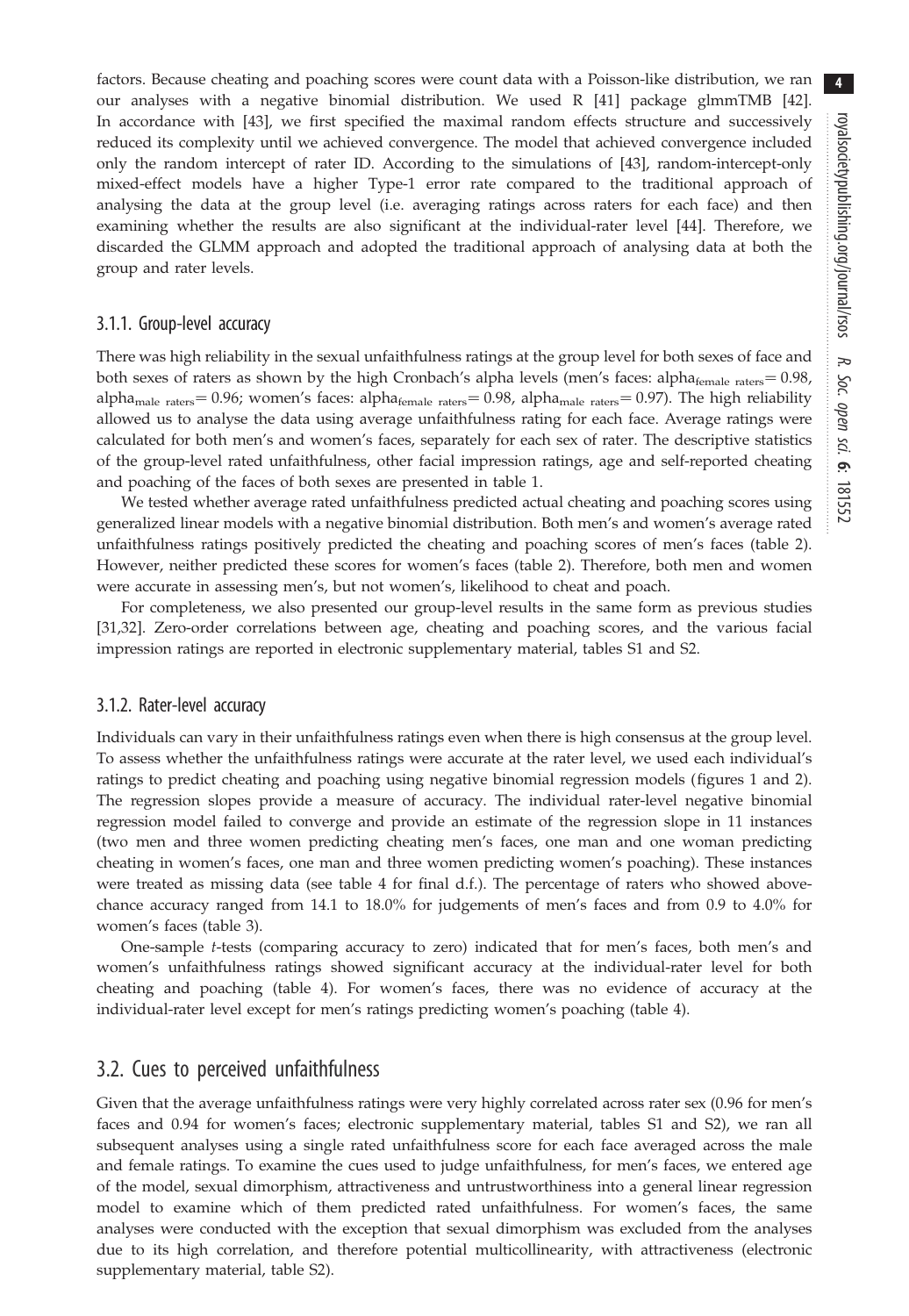<span id="page-4-0"></span>Table 1. Descriptive statistics for age, self-reported cheating and poaching, and facial impression ratings for both sexes of faces. Average untrustworthiness, attractiveness and sexual dimorphism ratings were taken<br>from [ Table 1. Descriptive statistics for age, self-reported cheating and poaching, and facial impression ratings for both sexes of faces. Average untrustworthiness, attractiveness and sexual dimorphism ratings were taken from [[40](#page-12-0)] (attractiveness and sexual dimorphism ratings missing for three men's faces).

|                                                                       | men's faces    |      |                 |                                                                                                     |                                                                                                   | women's faces |      |                             |                                                                                             |                                                                                                                                                   |
|-----------------------------------------------------------------------|----------------|------|-----------------|-----------------------------------------------------------------------------------------------------|---------------------------------------------------------------------------------------------------|---------------|------|-----------------------------|---------------------------------------------------------------------------------------------|---------------------------------------------------------------------------------------------------------------------------------------------------|
|                                                                       |                | mean |                 | skew                                                                                                | kurtosis                                                                                          |               | mean | s.d.                        | skew                                                                                        | kurtosis                                                                                                                                          |
| age                                                                   |                | 24.6 | C,              |                                                                                                     |                                                                                                   | 88            |      | 5.8                         |                                                                                             | $\begin{array}{r} 2.38 \\ 38.09 \\ 1.48 \\ -0.11 \\ -0.43 \\ -0.43 \\ -0.38 \\ -0.20 \\ -0.24 \\ -0.24 \\ -0.24 \\ -0.24 \\ -0.24 \\ \end{array}$ |
| cheating                                                              |                |      | $\frac{3.9}{ }$ | $\begin{array}{r} 1.55 \\ 5.03 \\ -3.41 \\ -0.14 \\ -0.06 \\ 0.07 \\ -0.15 \\ -0.15 \\ \end{array}$ | $\begin{array}{r} 1.65 \\ 29.88 \\ 13.16 \\ 0.21 \\ -0.01 \\ -0.21 \\ -0.33 \\ -0.33 \end{array}$ | $88\,$        |      | $\boxed{9}$                 | $\begin{array}{c c}\n 1.55 \\ 5.56 \\ -1.48 \\ 0.32 \\ 0.24 \\ -0.42 \\ 0.45\n \end{array}$ |                                                                                                                                                   |
| poaching                                                              |                |      | <u>: ದ</u>      |                                                                                                     |                                                                                                   | 88            |      |                             |                                                                                             |                                                                                                                                                   |
| unfaithfulness rated by men                                           | $\overline{a}$ | 5.4  | $\frac{1}{5}$   |                                                                                                     |                                                                                                   | းဆေး          |      | $\frac{5}{6}$ $\frac{5}{6}$ |                                                                                             |                                                                                                                                                   |
| unfaithfulness rated by women                                         | Ξ              | 53   | ్టిం            |                                                                                                     |                                                                                                   |               |      |                             |                                                                                             |                                                                                                                                                   |
| untrustworthiness                                                     | Ξ              |      | ္ပ္လံ           |                                                                                                     |                                                                                                   | <u>଼ି</u> କ   |      | $\frac{5}{0.5}$             |                                                                                             |                                                                                                                                                   |
| 医血管性脊髓炎 医尿道性 医耳氏反应 医皮肤性的 医血管性 医血管性血管 医血管性血清<br>attractiveness         |                | 2.9  | ് 9             |                                                                                                     |                                                                                                   | 88            |      |                             |                                                                                             |                                                                                                                                                   |
| 医尿性的 医皮肤性 医皮肤性 医生物 医血管 医单位 医血管 医血管血清 医血管性血管炎 医心包<br>sexual dimorphism |                |      | $\frac{3}{2}$   |                                                                                                     |                                                                                                   | ့် ဆွ         |      | $\frac{1}{2}$               |                                                                                             |                                                                                                                                                   |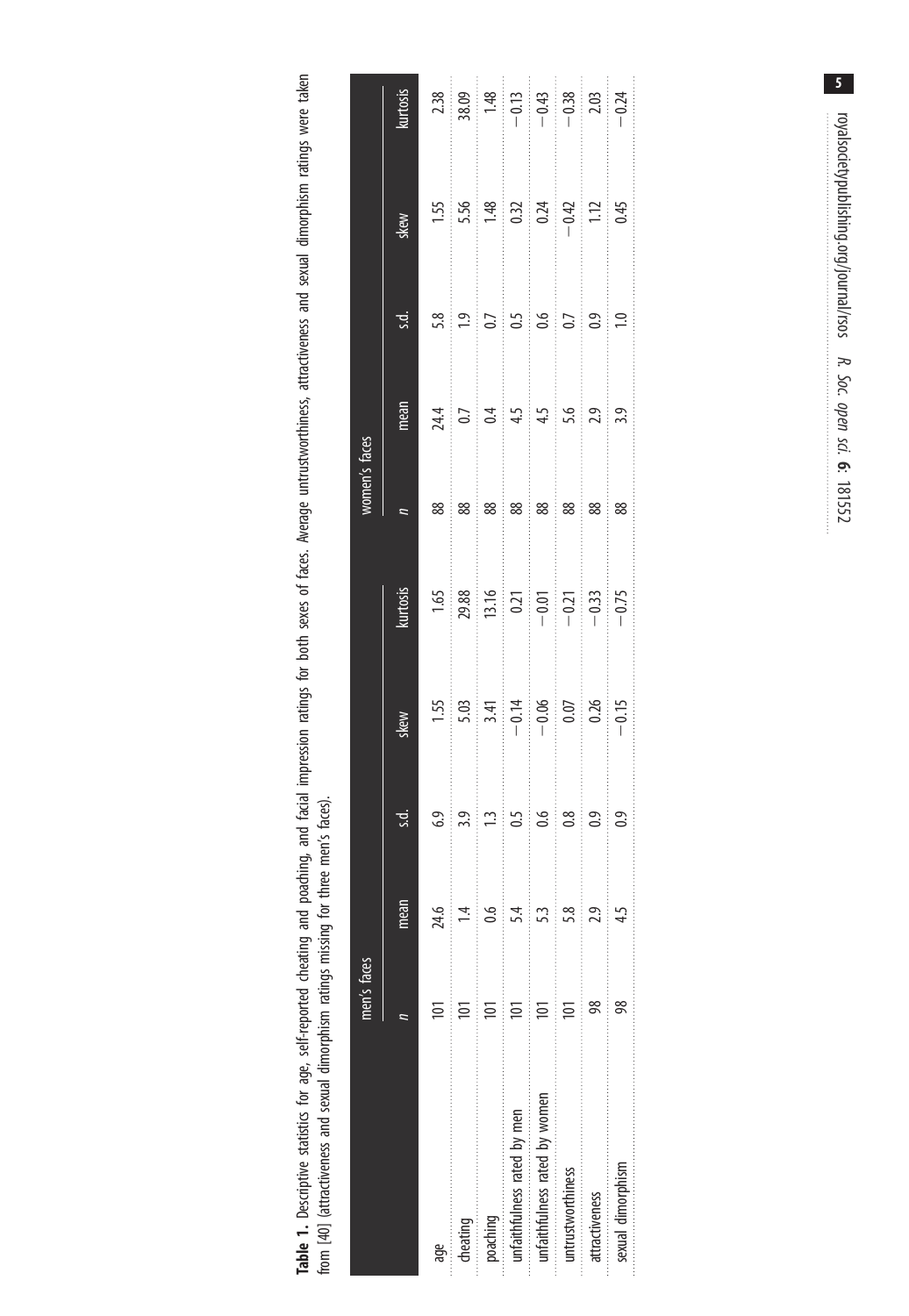Table 2. Results of negative binomial generalized linear models of ratings of unfaithfulness predicting cheating and poaching scores for men's faces. Table 2. Results of negative binomial generalized linear models of ratings of unfaithfulness predicting cheating and poaching scores for men's faces.

<span id="page-5-0"></span>

|                               | cheat             |         |                                                                     |           |                            | poach                                                                                               |                                    |                                                       |                           |                            |
|-------------------------------|-------------------|---------|---------------------------------------------------------------------|-----------|----------------------------|-----------------------------------------------------------------------------------------------------|------------------------------------|-------------------------------------------------------|---------------------------|----------------------------|
|                               | estimate          | نه<br>ن |                                                                     |           | ≈                          | estimate                                                                                            | s.e.                               |                                                       |                           | `à                         |
| men's faces                   |                   |         |                                                                     |           |                            |                                                                                                     |                                    |                                                       |                           |                            |
| Model 1                       |                   |         |                                                                     |           |                            | 1999年,1999年,1999年,1999年,1999年,1999年,1999年,1999年,1999年,1999年,1999年,1999年,1999年,1999年,1999年,1999年,199 |                                    |                                                       |                           |                            |
| unfaithfulness rated by men   | Ξ                 | 94.0    | 2.17                                                                | 0.03      | 0.04                       | 0.75                                                                                                | 0.37                               | 2.04                                                  | 0.04                      | 0.04                       |
| Model 2                       |                   |         | $\frac{1}{2}$                                                       |           | :<br>:<br>:<br>:<br>:      |                                                                                                     |                                    |                                                       | :<br>:<br>:<br>:<br>:     | $\frac{1}{2}$              |
| unfaithfulness rated by women | $\overline{1.01}$ | 0.38    | $\frac{1}{2}$<br>2.65                                               | .<br>0.01 | .<br>$\frac{1}{2}$<br>0.06 | 0.91                                                                                                | .<br>.<br>.<br>.<br>.<br>.<br>0.31 | :<br>:<br>:<br>3.00                                   | <br>$\frac{1}{2}$<br>0.00 | .<br>$\frac{1}{2}$<br>0.08 |
| women's faces                 |                   |         |                                                                     |           |                            |                                                                                                     |                                    |                                                       |                           |                            |
| Model 1                       |                   |         |                                                                     |           |                            |                                                                                                     |                                    |                                                       |                           |                            |
| unfaithfulness rated by men   | 0.15              | 0.46    | 0.33                                                                | 0.74      | :<br>:<br>:<br>0.00        | 0.14                                                                                                | 0.32                               | 0.44                                                  | 0.66                      | 0.00                       |
| Model 2                       |                   |         | $\begin{bmatrix} 1 & 1 & 1 \\ 1 & 1 & 1 \\ 1 & 1 & 1 \end{bmatrix}$ |           |                            | $\frac{1}{2}$                                                                                       | $\frac{1}{2}$                      | $\begin{bmatrix} 1 \\ 1 \\ 2 \\ 3 \\ 4 \end{bmatrix}$ | $\frac{1}{2}$             |                            |
| unfaithfulness rated by women | 0.08              | 0.38    | 0.21                                                                | 0.83      | 0.00                       | 0.12                                                                                                | 0.27                               | 0.46                                                  | 0.65                      | 0.00                       |
|                               |                   |         |                                                                     |           |                            |                                                                                                     |                                    |                                                       |                           |                            |

 $\overline{\mathbf{6}}$ orgalsocietypublishing.org/journal/rsos R. Soc. open sci. 6: 181552 royalsocietypublishing.org/journal/rsos R. Soc. open sci. <u>م</u>.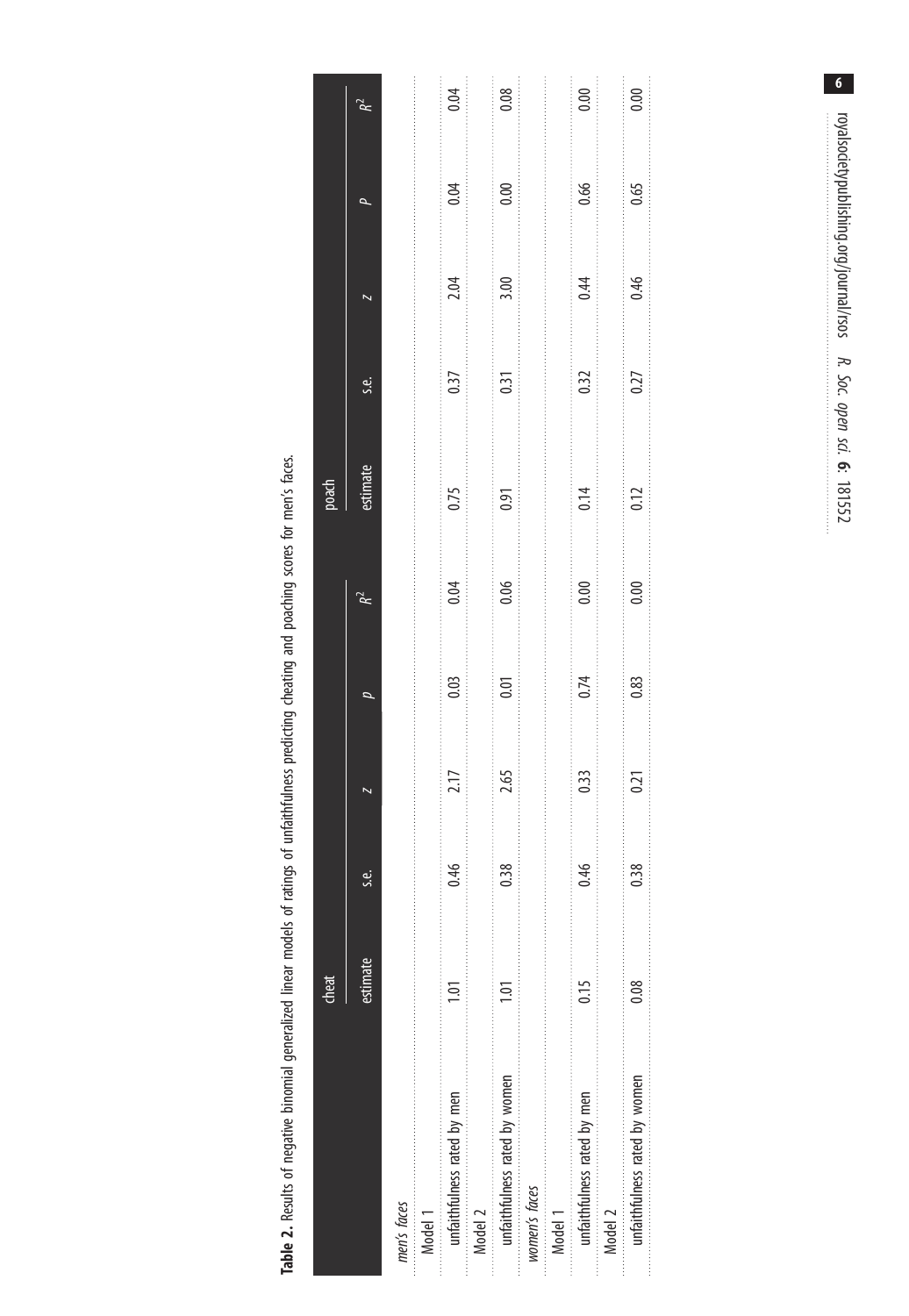<span id="page-6-0"></span>

royalsocietypublishing.org/journal/rsos

royalsocietypublishing.org/journal/rsos

7

R. Soc. opensci.

6: 181552

Figure 1. Individual-rater accuracy in predicting cheating and poaching behaviour from men's faces. Each rater's accuracy is represented by one vertical line.

For men's faces, rated unfaithfulness was positively predicted by sexual dimorphism, attractiveness and untrustworthiness ([table 5](#page-8-0)). For women's faces, rated unfaithfulness was positively predicted by attractiveness and untrustworthiness [\(table 5](#page-8-0)).

## 3.3. Valid cues to unfaithfulness in men's faces

Our next step was to identify which of the cues that were used to judge unfaithfulness from men's faces, namely sexual dimorphism, attractiveness and untrustworthiness, were valid cues. Note that, to be valid, the cue must predict cheating/poaching behaviour in the same direction as it predicts rated unfaithfulness. We entered sexual dimorphism, attractiveness and untrustworthiness simultaneously into two negative binomial generalized linear regression models to predict men's cheating and poaching scores, respectively. Both cheating and poaching scores were positively predicted by sexual dimorphism [\(table 6\)](#page-8-0). Surprisingly, even though more attractive men were rated as more unfaithful [\(table 5](#page-8-0)), they were less likely to engage in actual mate poaching [\(table 6](#page-8-0)).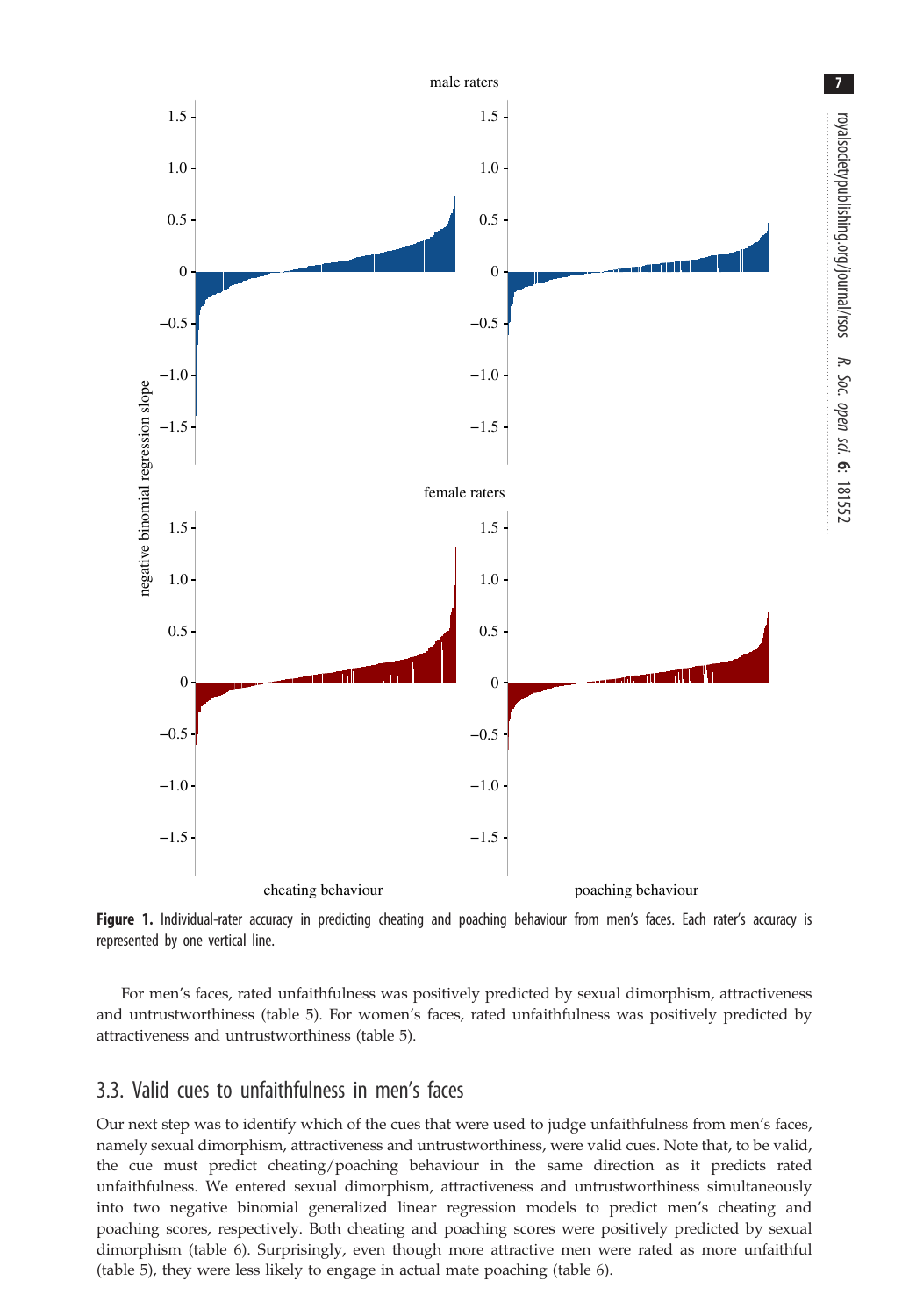<span id="page-7-0"></span>

royalsocietypublishing.org/journal/rsos

8

R. Soc. opensci.

6: 181552

Figure 2. Individual-rater accuracy in predicting cheating and poaching behaviour from women's faces. Each rater's accuracy is represented by one vertical line.

Table 3. Percentage of raters who showed above-chance individual accuracy and their mean and s.d. accuracy by sex of face and sex of rater.

|               | cheating          |                      | poaching          |                      |
|---------------|-------------------|----------------------|-------------------|----------------------|
|               | % accurate raters | mean (s.d.) accuracy | % accurate raters | mean (s.d.) accuracy |
| men's faces   |                   |                      |                   |                      |
| men           | 14.1              | 0.37(0.13)           | 120               | 0.27(0.09)           |
| women         | 16.6              | 0.34(0.16)           | 18.0              | 0.26(0.11)           |
| women's faces |                   |                      |                   |                      |
| men           | 4.0               | 0.33(0.14)           | 37                | 0.31(0.23)           |
| women         | २ २               | 0.42(0.35)           | Λq                | 0.37(0.16)           |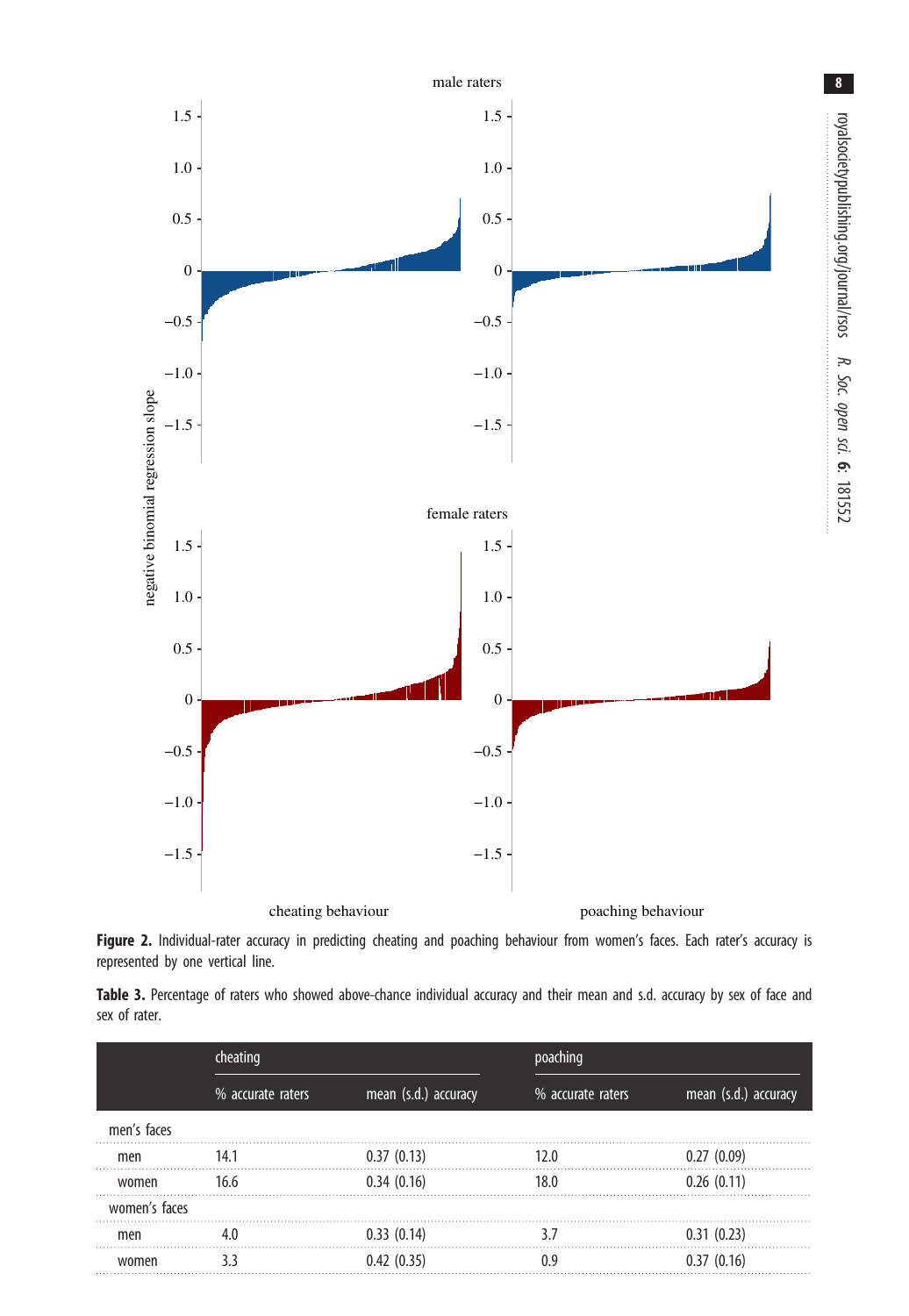<span id="page-8-0"></span>Table 4. Results of one-sample t-tests for above-zero individual accuracy (individual regression slopes).

|               | cheating |      |       |      |                  | poaching |      |       |      |      |
|---------------|----------|------|-------|------|------------------|----------|------|-------|------|------|
|               | accuracy | s.d. |       | d.f. | $\boldsymbol{p}$ | accuracy | s.d. |       | d.f. |      |
| men's faces   |          |      |       |      |                  |          |      |       |      |      |
| men           | 0.08     | 0.23 | 5.71  | 290  | 0.00             | 0.05     | 0.15 | 6.00  | 292  | 0.00 |
| women         |          | 0.20 | 11.62 | 468  | 0.00             | 0.08     | 0.18 | 10.41 | 471  | 0.00 |
| women's faces |          |      |       |      |                  |          |      |       |      |      |
| men           | 0.00     | 0 19 | 0.04  | 297  | 0.97             | 0.02     | 0.13 | 2.43  | 297  | 0.02 |
| women         |          | 0.22 | .74   | 450  | () 46            | 0.00     |      | በ 75  | 448  |      |

Table 5. Results of general linear regression models testing the cues that were used to judge unfaithfulness from men's and women's faces.

|                   | men's faces |      |      |      | women's faces |      |        |      |
|-------------------|-------------|------|------|------|---------------|------|--------|------|
|                   | R           | s.e. |      |      |               | s.e. |        |      |
| age               | 0.01        | 0.01 | 1.28 | 0.20 | $-0.01$       | ი ი1 | $-171$ | 0.09 |
| sexual dimorphism | 0.25        | 0.06 | 4.17 | 0.00 |               |      |        |      |
| attractiveness    | 0.33        | 0.06 | 5.20 | 0.00 | በ 54          | ገ በ4 | 13.45  | 0.00 |
| untrustworthiness | ) ጋዓ        | 0.06 | 4 74 | 0 OO |               |      | 7.66   | 0.00 |

Table 6. Results of negative binomial generalized linear models test the cues that provide valid signals to men's cheating and poaching.

|                                           | <b>estimate</b> | s.e. |         |  |
|-------------------------------------------|-----------------|------|---------|--|
| Model 1: predicting men's cheating scores |                 |      |         |  |
| sexual dimorphism                         |                 | በ ንዓ | 2.67    |  |
| attractiveness                            | $-0.49$         | 0.31 | $-1.56$ |  |
| trustworthiness                           | $-0.49$         | 0.34 | $-144$  |  |
| Model 2: predicting men's poaching scores |                 |      |         |  |
| sexual dimorphism                         |                 |      |         |  |
| attractiveness                            | $-0.64$         | በ ን6 | $-248$  |  |
| trustworthiness                           | $-0.27$         |      | $-1.01$ |  |

## 3.4. Driver of accuracy in men's faces

Given that sexual dimorphism was positively related to both rated unfaithfulness and actual cheating and poaching scores, we entered sexual dimorphism together with unfaithfulness ratings into the negative binomial generalized linear regression models predicting men's cheating and poaching scores. The aim was to test whether sexual dimorphism accounted for the relationships between rated unfaithfulness and cheating and poaching scores reported in [table 2](#page-5-0). If sexual dimorphism was used by raters to make valid judgements of sexual unfaithfulness, then entering sexual dimorphism together with rated unfaithfulness would reduce the relationship between rated unfaithfulness and actual infidelity. Both rated unfaithfulness and sexual dimorphism became non-significant in all regression models ([table 7\)](#page-9-0). Therefore, sexual dimorphism was used by raters as a valid cue to assess cheating and poaching behaviour in men.

9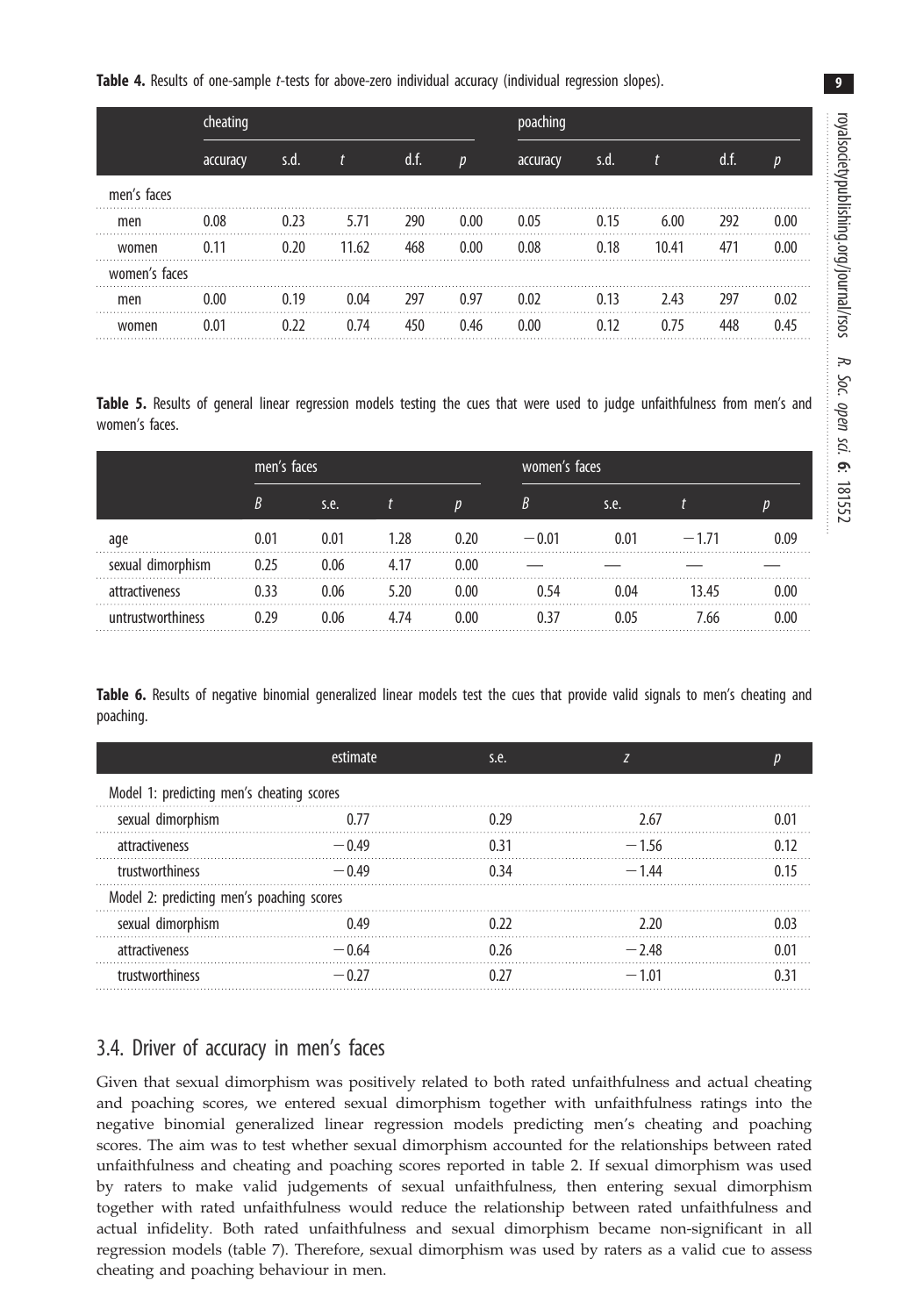<span id="page-9-0"></span>Table 7. Results of negative binomial generalized linear models showing that sexual dimorphism accounted for the relationship between ratings of unfaithfulness and actual infidelity, indicating that sexual dimorphism is a driver to accuracy in men's faces.

|                                           | <b>estimate</b> | s.e. |  |
|-------------------------------------------|-----------------|------|--|
| Model 1: predicting men's cheating scores |                 |      |  |
| rated unfaithfulness                      |                 |      |  |
| sexual dimorphism                         | በ 46            | በ 35 |  |
| Model 2: predicting men's poaching scores |                 |      |  |
| rated unfaithfulness                      | ነ 7በ            | 0.44 |  |
| sexual dimorphism                         |                 |      |  |

# 4. Discussion

We found above-chance accuracy in unfaithfulness judgements of same-sex faces, but only for men rating men's faces and not women rating women's faces. Our results were not as expected. Given the reproductive costs to having an unfaithful partner and the prevalence of mating poaching attempts [\[17](#page-11-0)– [19\]](#page-11-0), we expected some level of accuracy in judging unfaithfulness of same-sex strangers for mateguarding purposes in both sexes of raters. However, we found above-chance accuracy only in men's ratings. Using the same face database but with a new set of participants, we also replicated previous findings of above-chance accuracy for opposite-sex faces, but only for women rating men's faces and not men rating women's faces. Taken together, both men and women showed above-chance accuracy for men's faces but not women's faces. Therefore, perceived unfaithfulness may indeed contain some kernel of truth in male faces [\[31](#page-12-0)].

The original work on accuracy of rated unfaithfulness for men's faces has examined only group-level accuracy [\[31](#page-12-0)]. Here, similar to the recent findings by Sutherland *et al.* [[33\]](#page-12-0), we found accuracy for men's faces not only at the group level, where there were above-chance relationships between average rated unfaithfulness and actual infidelity across face identities, but also at the rater level, where the average rater accuracy score was significantly higher than zero. Therefore, the group-level accuracy is not simply an artefact of removing noise at the individual-rater level [[45\]](#page-12-0).

Accuracy in men's faces was driven by sexual dimorphism, as found by Rhodes et al. [\[31](#page-12-0)] and Sutherland et al. [\[33](#page-12-0)], confirming that sexual dimorphism was used by raters as a valid cue to unfaithfulness. Male masculinity signals men's tendency to adopt short-term mating strategies [\[46,47](#page-12-0)], with more masculine men having more sexual partners [[40\]](#page-12-0) and having more positive attitudes towards uncommitted sex and multiple matings [[35,48](#page-12-0)]. Therefore, accuracy in judging men's unfaithfulness based on masculinity may represent an evolved adaptation for identifying potential cheaters on the part of female raters and potential poachers on the part of male raters [\[19,21](#page-11-0),[31\]](#page-12-0).

Even though accuracy for men's faces was statistically significant, the level of accuracy was modest at best. The percentage variance shared between rated unfaithfulness and actual male infidelity (i.e. cheating and poaching) at the group level ranged from 4 to 8%, which translates to a very modest effect size  $r$  of 0.20–0.28. We found similar effect sizes in the rater-level accuracy (0.17–0.23). However, it is important to note that small effects can still have long-term evolutionary consequences. The effect sizes in this study  $(r = 0.20 - 0.28)$  are comparable to those typically found in evolutionary studies, which are in the range  $r = 0.16 - 0.25$  [\[49](#page-12-0)]. Even much smaller effects can still have substantial evolutionary impacts if those effects are consistently selected for across multiple generations [\[49,50](#page-12-0)]. Therefore, although our effect sizes may seem small by traditional conventions [[51\]](#page-12-0), they can still be evolutionarily important.

Our group-level effect sizes are also typical of those from the field of psychology. Indeed, several recent studies have shown that the average effect size in psychology is around  $r = 0.2$  [\[52,53](#page-12-0)]. Therefore, although the amount of variance shared between rated and actual unfaithfulness is modest, it may still have psychological relevance. Despite the potential evolutionary and psychological relevance at the group level, our results should not, however, be taken to mean that individuals should rely on facial impressions to judge men's unfaithfulness in everyday situations. Researchers have recently cautioned against interpreting statistically significant accuracy as being meaningful for individual diagnosticity [\[15](#page-11-0)[,33](#page-12-0)]. Indeed, despite the statistical significance of our group-level results, the small percentage of variance shared between rated and actual unfaithfulness indicates that a large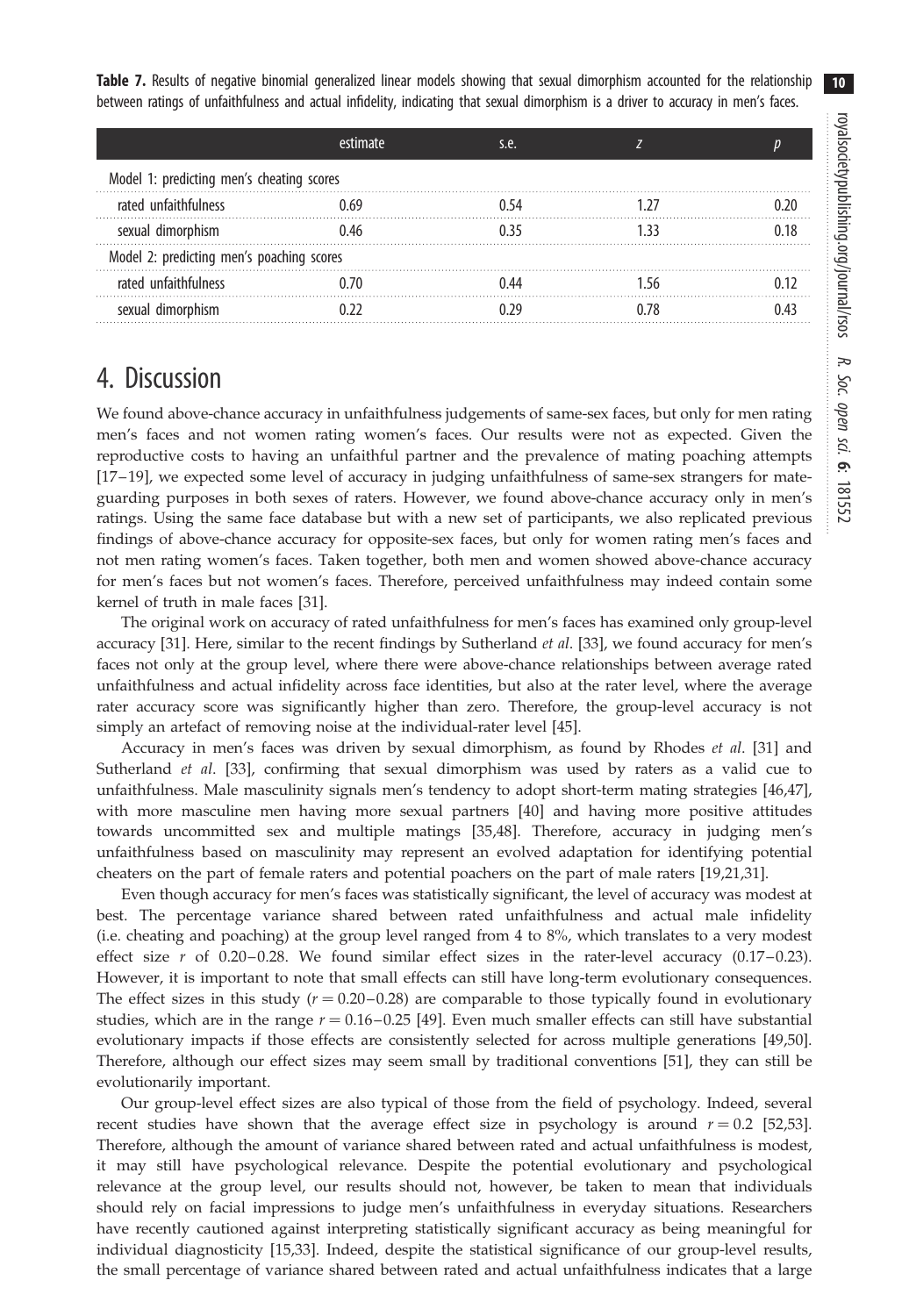$11$ 

proportion of variance in actual unfaithfulness remains unaccounted for. Furthermore, although individual-rater-level accuracy was significant on average, only a small percentage of individual raters (14.1– 18.0%; [table 6\)](#page-8-0) achieved above-chance accuracy in their ratings. Therefore, if a given person were to rely solely on impressions from men's faces to decide who is a cheater or poacher, they would risk substantial error.

There are several explanations for low accuracy of judgements from men's faces. First, although sexual dimorphism was a valid cue, it did not perfectly predict actual infidelity [\(table 6\)](#page-8-0). Therefore, judgements of unfaithfulness based on male sexual dimorphism were not highly accurate. Second, our results also showed that raters used invalid impressions, such as attractiveness or general trustworthiness, to judge unfaithfulness. Therefore, accuracy might have been compromised by these invalid impressions. Lastly, it is possible that accuracy may have been limited by our use of faces of relatively young individuals, who might be prone to cheating and poaching, but have had limited time and/or opportunities to express those tendencies. The mean and range of the number of times the male individuals in our database had cheated on their partner and/or poached someone else's was relatively low ([table 1](#page-4-0)). Future studies might benefit from using a database of faces with a greater range of cheating and poaching experiences, which might reveal greater accuracy in people's judgements of unfaithfulness.

We found very little evidence of any accuracy in impressions of faithfulness from women's faces. The only above-chance accuracy was in men's rating for women's poaching in our rater-level analyses. Despite statistical significance, this effect was five times smaller than the rater-level accuracy for men's cheating and poaching. Furthermore, we did not find the same result in our face-level analyses. Therefore, it is unlikely to be robust. Our results contrast with previous findings on accuracy in people's judgements of sociosexual attitude (i.e. attitude towards uncommitted sex and multiple mating) from people's faces, which found stronger evidence of accuracy for women's faces than men's instead [[35,48](#page-12-0)]. One potential reason for the difference in the pattern of findings is that Boothroyd et al. [\[35,48](#page-12-0)] examined attitudes towards uncommitted sexual behaviours while the present study examined self-reported measures of cheating and poaching behaviours.

The finding that both men and women could judge men's, but not women's, faces with some modest level of accuracy offers an alternate interpretation to previous findings. Using the same database of faces, previous studies have examined accuracy of unfaithfulness judgements only in opposite-sex faces and found that men's ratings of women's faces were not accurate, whereas women's ratings of men's faces were [[31,32\]](#page-12-0). Such findings were interpreted as indicating that men are less accurate at judging unfaithfulness than women [\[31](#page-12-0),[32\]](#page-12-0). However, we found that both men and women showed accuracy in judging men's, but not women's, faces, suggesting that it is sex of the face rather than the rater that matters, at least for this database of faces.

There are several possible explanations for the lack of accuracy for women's faces. First, there might not be any valid cues to unfaithfulness in women's faces. Sexual dimorphism was highly related to attractiveness in women's faces. Therefore, unlike in men's faces, for which sexual dimorphism provided a valid cue to unfaithfulness, independent of attractiveness, the relationship between sexual dimorphism, perceived unfaithfulness, and actual infidelity in women's faces might have been confounded by the strong relationship between sexual dimorphism with attractiveness. It is also likely that femininity is less strongly related to actual propensity to cheat/poach in women than masculinity is in men (see electronic supplementary material, tables S1 and S2). Furthermore, women might be more likely to engage in semi-permanent cosmetic enhancements such as shaping their eyebrows or lengthening their eyelashes that might influence their perceived unfaithfulness.

Second, it is possible that we did not find any statistical support of accuracy in judgements of women's faces because of the limited range of self-reported cheating and poaching in our face set. The standard deviation of the women's self-reported poaching behaviour, in particular, was at least half the standard deviation of the men's self-reported cheating and poaching data [\(table 1](#page-4-0)). However, we note that the mean and range of the women's self-reported cheating behaviour was comparable to that of the men's poaching data, for which we did find evidence of modest accuracy. Therefore, it is unlikely that the lack of accuracy for women's faces was due solely to the limited variance in the women's self-reported behaviours. Nevertheless, we reiterate our call for future studies to use faces with a greater range of cheating and poaching experiences (e.g. older individuals who have had more opportunities to cheat and poach), which might reveal some level of accuracy in people's judgements of unfaithfulness from women's faces.

In summary, our results suggest that there might be some kernel of truth in impressions of unfaithfulness from men's faces. This above-chance accuracy for men's faces is consistent with the evolutionary prediction that accuracy in our judgements of unfaithfulness from strangers' faces might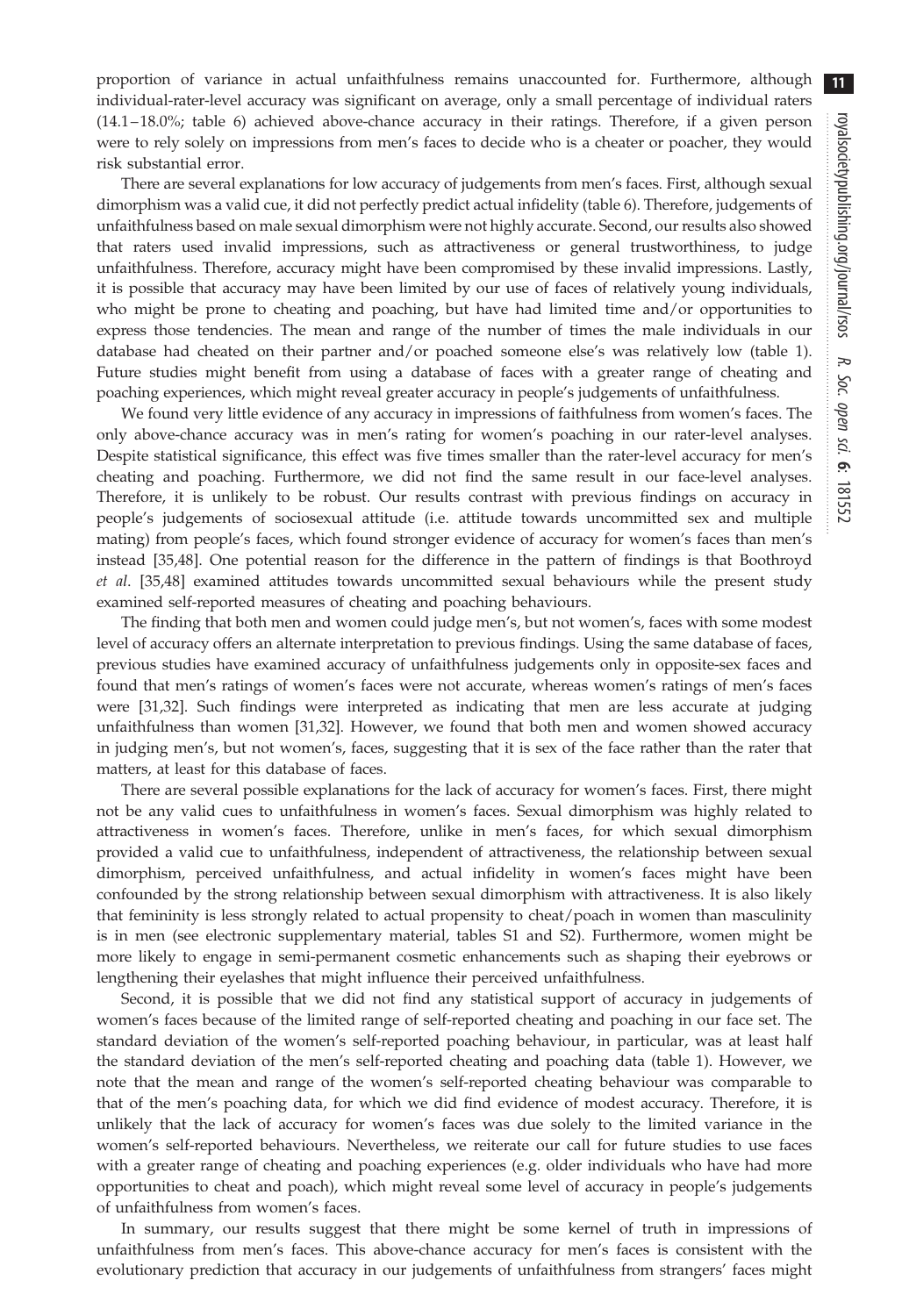<span id="page-11-0"></span>represent an evolved adaptation for identifying potential male cheaters/poachers. Our findings also suggest that, contrary to previous findings, men and women are comparable in the accuracy of their unfaithfulness judgements. The small effects, however, also indicate that we should not rely on our first impressions to make diagnostic judgements of unfaithfulness in everyday situations.

Ethics. This research was approved by the Human Ethics Committee at the University of Western Australia (ref. no. RA/ 4/1/2323). All participants provided informed consent prior to participation.

Data accessibility. The dataset has been uploaded as electronic supplementary material.

Authors' contributions. All authors participated in the conception of the research question and study design. Y.Z.F. programmed the online experiment, collected the data and carried out the data analysis. C.A.M.S. participated in the planning of the data analysis. Y.Z.F. drafted the initial manuscript. All authors contributed to the interpretation of the results and manuscript revisions. All authors gave final approval for publication.

Competing interests. We declare we have no competing interests.

Funding. The study is supported by the ARC Centre of Excellence in Cognition and its Disorders (CE110001021), ARC Professorial Fellowships to L.W.S. (DP110104594) and G.R. (DP0877379), an ARC Discovery Outstanding Researcher Award to G.R. (DP130102300) and an ARC Discovery Early Career Researcher Award to C.A.M.S. (DE190101043).

# References

- 1. Oosterhof NN, Todorov A. 2008 The functional basis of face evaluation. Proc. Natl Acad. Sci. USA 105, 11 087– 11 092. ([doi:10.1073/pnas.](http://dx.doi.org/10.1073/pnas.0805664105) [0805664105](http://dx.doi.org/10.1073/pnas.0805664105))
- 2. Vernon RJW, Sutherland CAM, Young AW, Hartley T. 2014 Modeling first impressions from highly variable facial images. Proc. Natl Acad. Sci. USA 111, E3353– E3361. [\(doi:10.1073/pnas.](http://dx.doi.org/10.1073/pnas.1409860111) [1409860111](http://dx.doi.org/10.1073/pnas.1409860111))
- 3. Sutherland CAM, Liu X, Zhang L, Chu Y, Oldmeadow JA, Young AW. 2017 Facial first impressions across culture: data-driven modeling of Chinese and British perceivers' unconstrained facial impressions. Pers. Soc. Psychol. Bull. 44, 521– 537. [\(doi:10.1177/](http://dx.doi.org/10.1177/0146167217744194) [0146167217744194](http://dx.doi.org/10.1177/0146167217744194))
- 4. Zebrowitz LA, Voinescu L, Collins MA. 1996 'Wide-eyed' and 'crooked-faced': determinants of perceived and real honesty across the life span. Pers. Soc. Psychol. Bull. 22, 1258-1269. ([doi:10.1177/01461672962212006\)](http://dx.doi.org/10.1177/01461672962212006)
- 5. Rule NO, Krendl AC, Ivcevic Z, Ambady N. 2013 Accuracy and consensus in judgments of trustworthiness from faces: behavioral and neural correlates. J. Pers. Soc. Psychol. 104, 409– 426. ([doi:10.1037/a0031050](http://dx.doi.org/10.1037/a0031050))
- 6. Willis J, Todorov A. 2013 First impressions: making up your mind after 100-ms exposure to face. Psychol. Sci. 17, 592– 598. [\(doi:10.1111/j.](http://dx.doi.org/10.1111/j.1467-9280.2006.01750.x) [1467-9280.2006.01750.x\)](http://dx.doi.org/10.1111/j.1467-9280.2006.01750.x)
- 7. Todorov A, Pakrashi M, Oosterhof NN. 2009 Evaluating faces on trustworthiness after minimal time exposure. Soc. Coan. 27, 813– 833. ([doi:10.1521/soco.2009.27.6.813\)](http://dx.doi.org/10.1521/soco.2009.27.6.813)
- 8. Bar M, Neta M, Linz H. 2006 Very first impressions. Emotion 6, 269– 278. ([doi:10.](http://dx.doi.org/10.1037/1528-3542.6.2.269) [1037/1528-3542.6.2.269](http://dx.doi.org/10.1037/1528-3542.6.2.269))
- 9. Engell AD, Haxby JV, Todorov A. 2007 Implicit trustworthiness decisions: automatic coding of face properties in the human amygdala. J. Cogn. Neurosci. 19, 1508 – 1519. [\(doi:10.1162/jocn.](http://dx.doi.org/10.1162/jocn.2007.19.9.1508) [2007.19.9.1508](http://dx.doi.org/10.1162/jocn.2007.19.9.1508))
- 10. Winston JS, Strange BA, O'Doherty J, Dolan RJ. 2013 Automatic and intentional brain responses during evaluation of trustworthiness of faces.

Nat. Neurosci. 5, 199– 210. [\(doi:10.4324/](http://dx.doi.org/10.4324/9780203496190) [9780203496190](http://dx.doi.org/10.4324/9780203496190))

- 11. Chang LJ, Doll BB, van't Wout M, Frank MJ, Sanfey AG. 2010 Seeing is believing: trustworthiness as a dynamic belief. Cognit. Psychol. 61, 87-105. ([doi:10.1016/j.cogpsych.2010.03.001\)](http://dx.doi.org/10.1016/j.cogpsych.2010.03.001)
- 12. Stirrat M, Perrett DI. 2010 Valid facial cues to cooperation and trust: male facial width and trustworthiness. Psychol. Sci. 21, 349– 354. ([doi:10.1177/0956797610362647\)](http://dx.doi.org/10.1177/0956797610362647)
- 13. Ewing L, Caulfield F, Read A, Rhodes G. 2015 Perceived trustworthiness of faces drives trust behaviour in children. Dev. Sci. 18, 327-334. ([doi:10.1111/desc.12218\)](http://dx.doi.org/10.1111/desc.12218)
- 14. Porter S, ten Brinke L, Gustaw C. 2010 Dangerous decisions: the impact of first impressions of trustworthiness on the evaluation of legal evidence and defendant culpability. Psychol. Crime Law 16, 477– 491. [doi:10.1080/10683160902926141](http://dx.doi.org/10.1080/10683160902926141)
- 15. Todorov A, Olivola CY, Dotsch R, Mende-Siedlecki P. 2015 Social attributions from faces: determinants, consequences, accuracy, and functional significance. Annu. Rev. Psychol. 66, 519–545. ([doi:10.1146/](http://dx.doi.org/10.1146/annurev-psych-113011-143831) [annurev-psych-113011-143831\)](http://dx.doi.org/10.1146/annurev-psych-113011-143831)
- 16. Porter S, England L, Juodis M, ten Brinke L, Wilson K. 2008 Is the face a window to the soul? Investigation of the accuracy of intuitive judgments of the trustworthiness of human faces. Can. J. Behav. Sci. 40, 171– 177. [\(doi:10.](http://dx.doi.org/10.1037/0008-400X.40.3.171) [1037/0008-400X.40.3.171\)](http://dx.doi.org/10.1037/0008-400X.40.3.171)
- 17. Conroy-Beam D, Goetz CD, Buss DM. 2015 Why do humans form long-term mateships? An evolutionary game-theoretic model. In Advances in experimental social psychology, vol. 51 (eds JM Olson, MP Zanna), pp. 1-39, 1st edn. Waltham, MA: Academic Press.
- 18. Buss DM. 2017 Sexual conflict in human mating. Curr. Dir. Psychol. Sci. 26, 307–313. ([doi:10.1177/0963721417695559\)](http://dx.doi.org/10.1177/0963721417695559)
- 19. Buss DM. 2002 Human mate guarding. Neuroendocrinol. Lett. 23, 23– 29.
- 20. Betzig L. 1989 Causes of conjugal dissolution: a cross-cultural study. Curr. Anthropol. 30, 654– 676. ([doi:10.1086/203798](http://dx.doi.org/10.1086/203798))
- 21. Buss DM. 1988 From vigilance to violence: tactics of mate retention in American undergraduates. Ethol. Sociobiol. 9, 291-317. [\(doi:10.1016/0162-3095\(88\)90010-6](http://dx.doi.org/10.1016/0162-3095(88)90010-6))
- 22. Lie HC, Rhodes G, Simmons LW. 2008 Genetic diversity revealed in human faces. Evolution 62, 2473 – 2486. [\(doi:10.1111/j.1558-5646.2008.](http://dx.doi.org/10.1111/j.1558-5646.2008.00478.x) [00478.x\)](http://dx.doi.org/10.1111/j.1558-5646.2008.00478.x)
- 23. Lie HC, Simmons LW, Rhodes G. 2010 Genetic dissimilarity, genetic diversity, and mate preferences in humans. Evol. Hum. Behav. 31, 48 – 58. ([doi:10.1016/j.evolhumbehav.2009.](http://dx.doi.org/10.1016/j.evolhumbehav.2009.07.001) [07.001](http://dx.doi.org/10.1016/j.evolhumbehav.2009.07.001))
- 24. Foo YZ, Rhodes G, Simmons LW. 2017 The carotenoid beta-carotene enhances facial color, attractiveness and perceived health, but not actual health, in humans. Behav. Ecol. 28, 570– 578. [\(doi:10.1093/beheco/arw188\)](http://dx.doi.org/10.1093/beheco/arw188)
- 25. Law Smith MJ et al. 2006 Facial appearance is a cue to oestrogen levels in women. Proc. R. Soc. B 273, 135– 140. ([doi:10.1098/rspb.2005.3296\)](http://dx.doi.org/10.1098/rspb.2005.3296)
- 26. Soler C, Núñez M, Gutiérrez R, Núñez J, Medina P, Sancho M, Núñez A. 2003 Facial attractiveness in men provides clues to semen quality. Evol. Hum. Behav. 24, 199– 207. ([doi:10.1016/S1090-](http://dx.doi.org/10.1016/S1090-5138(03)00013-8) [5138\(03\)00013-8](http://dx.doi.org/10.1016/S1090-5138(03)00013-8))
- 27. Foo YZ, Simmons LW, Rhodes G. 2017 Predictors of facial attractiveness and health in humans. Sci. Rep. 7, 39731. [\(doi:10.1038/srep39731\)](http://dx.doi.org/10.1038/srep39731)
- 28. Pound N, Penton-Voak IS, Surridge AK. 2009 Testosterone responses to competition in men are related to facial masculinity. Proc. R. Soc. B 276, 153– 159. ([doi:10.1098/rspb.2008.0990\)](http://dx.doi.org/10.1098/rspb.2008.0990)
- 29. Roney JR, Hanson KN, Durante KM, Maestripieri D. 2006 Reading men's faces: women's mate attractiveness judgments track men's testosterone and interest in infants. Proc. R. Soc. B 273, 2169-2175. ([doi:10.1098/](http://dx.doi.org/10.1098/rspb.2006.3569) [rspb.2006.3569\)](http://dx.doi.org/10.1098/rspb.2006.3569)
- 30. Law Smith MJ, Deady DK, Moore FR, Jones BC, Cornwell RE, Stirrat M, Lawson JF, Feinberg DR, Perrett DI. 2012 Maternal tendencies in women are associated with estrogen levels and facial femininity. Horm. Behav. 61, 12 – 16. ([doi:10.](http://dx.doi.org/10.1016/j.yhbeh.2011.09.005) [1016/j.yhbeh.2011.09.005](http://dx.doi.org/10.1016/j.yhbeh.2011.09.005))